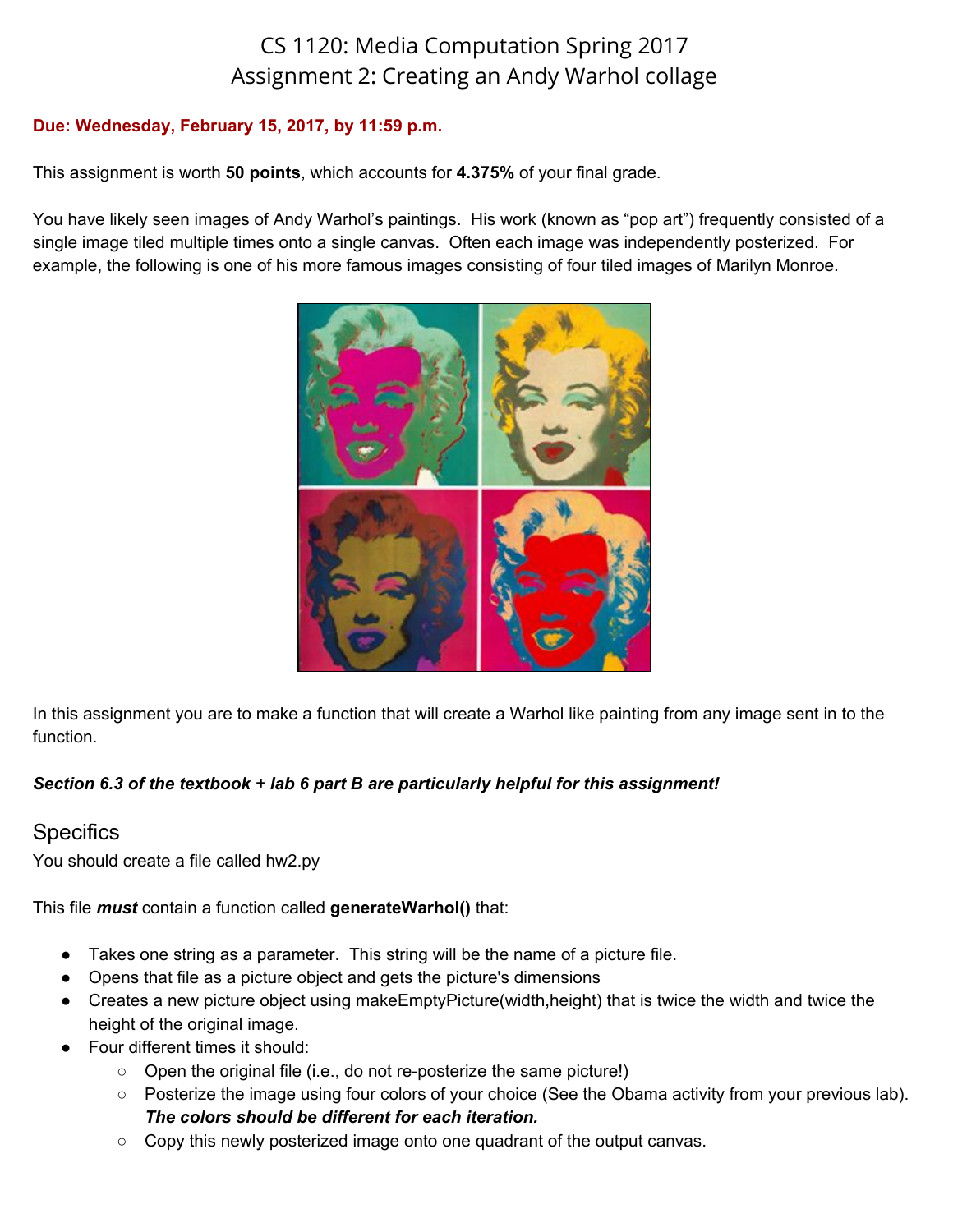# A few additional tips

You will need to manipulate two picture objects:

- source: the picture object with the original picture
- canvas: an empty picture object which is twice the width and twice the height of the original image.

Use a nested loop to iterate over all the (x, y) coordinates in the original picture. Your outer loop loops over the width, your inner loop loops over the height – so use the range() function – check lab 6 part B for implementation details.

At each step of the inner loop, use the current x, y values to get Pixel objects, like so:

### **pixel = getPixel(picture\_object, x, y)**

And here's an even more detailed description of what you do:

- 1. Get current pixel A from the source using your current values of x, y
- 2. Get the color of this pixel A
- 3. Get pixel B from the canvas using values calculated based on x, y
- 4. Set the color of pixel B to the color of pixel A.
- 5. Repeat steps 3 and 4 so that you copy pixel A to 4 different locations on the canvas i.e., you are copying the picture 4 times.

Your method must *return* the completed collage. For example:

```
>>> output = generateWarhol('sergey.jpg')
>>> show (output)
```
Using any portrait. Below are a few examples of such a function using my photo:



*(Aesthetically, you can do much better: I generated my colors randomly, but you will be selecting them manually)*

Note that this method should work on any photo that we send in. However, we probably should limit our use of this to smaller images. The resulting image is four times that size and must posterize the original image four times. While I will test this with an image of my choice you are welcome to include with your deliverable the image that you used in